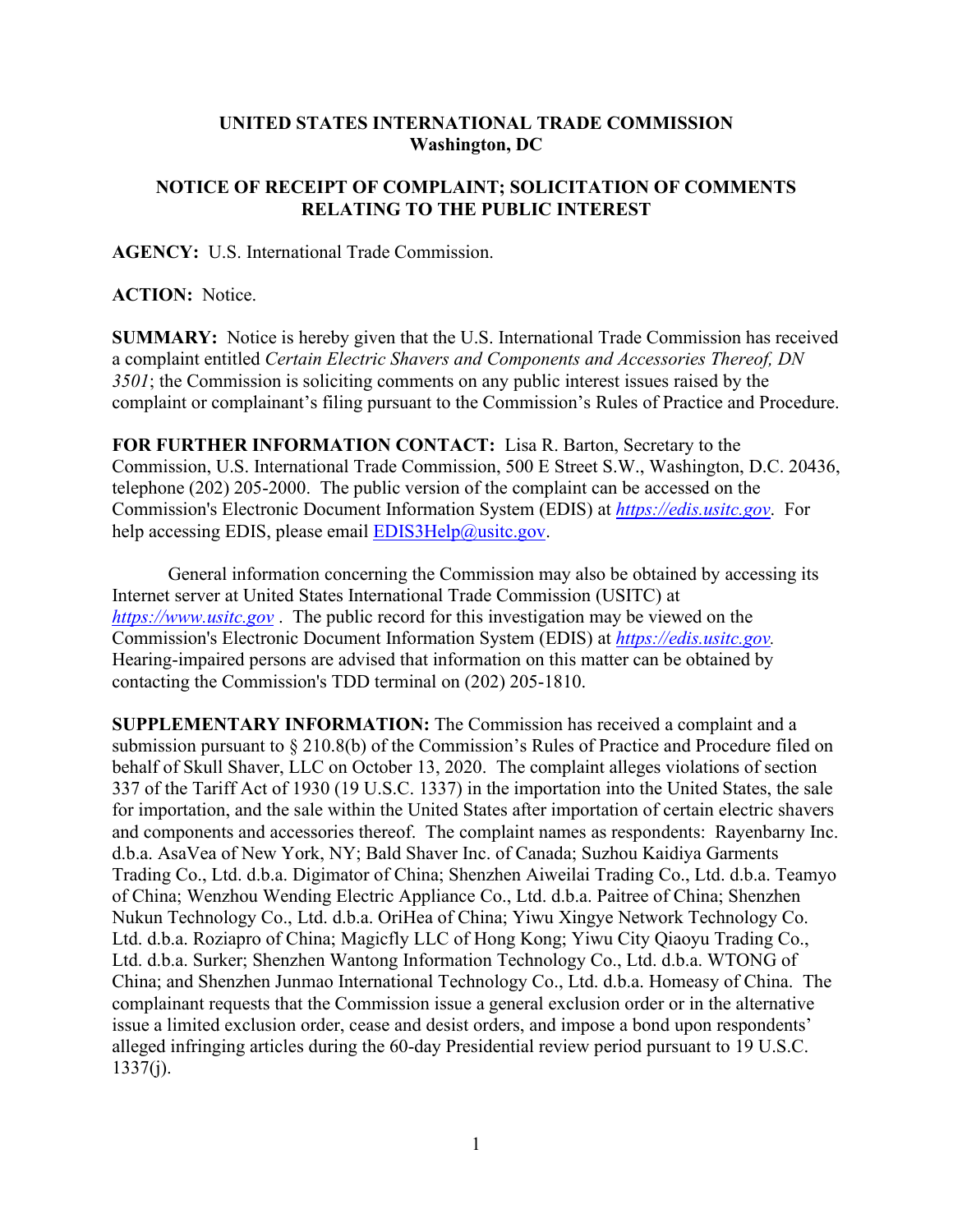Proposed respondents, other interested parties, and members of the public are invited to file comments on any public interest issues raised by the complaint or  $\S 210.8(b)$  filing. Comments should address whether issuance of the relief specifically requested by the complainant in this investigation would affect the public health and welfare in the United States, competitive conditions in the United States economy, the production of like or directly competitive articles in the United States, or United States consumers.

In particular, the Commission is interested in comments that:

- (i) explain how the articles potentially subject to the requested remedial orders are used in the United States;
- (ii) identify any public health, safety, or welfare concerns in the United States relating to the requested remedial orders;
- (iii) identify like or directly competitive articles that complainant, its licensees, or third parties make in the United States which could replace the subject articles if they were to be excluded;
- (iv) indicate whether complainant, complainant's licensees, and/or third party suppliers have the capacity to replace the volume of articles potentially subject to the requested exclusion order and/or a cease and desist order within a commercially reasonable time; and
- (v) explain how the requested remedial orders would impact United States consumers.

Written submissions on the public interest must be filed no later than by close of business, eight calendar days after the date of publication of this notice in the Federal Register. There will be further opportunities for comment on the public interest after the issuance of any final initial determination in this investigation. Any written submissions on other issues must also be filed by no later than the close of business, eight calendar days after publication of this notice in the Federal Register. Complainant may file replies to any written submissions no later than three calendar days after the date on which any initial submissions were due. Any submissions and replies filed in response to this Notice are limited to five (5) pages in length, inclusive of attachments.

Persons filing written submissions must file the original document electronically on or before the deadlines stated above. Submissions should refer to the docket number ("Docket No. 3501") in a prominent place on the cover page and/or the first page. (*See* Handbook for Electronic Filing Procedures, [Electronic Filing Procedures](https://www.usitc.gov/documents/handbook_on_filing_procedures.pdf)<sup>[1](#page-1-0)</sup>). Please note the Secretary's Office will accept only electronic filings during this time. Filings must be made through the

<span id="page-1-0"></span><sup>1</sup> Handbook for Electronic Filing Procedures: *[https://www.usitc.gov/documents/handbook\\_on\\_filing\\_procedures.pdf](https://www.usitc.gov/documents/handbook_on_filing_procedures.pdf)*